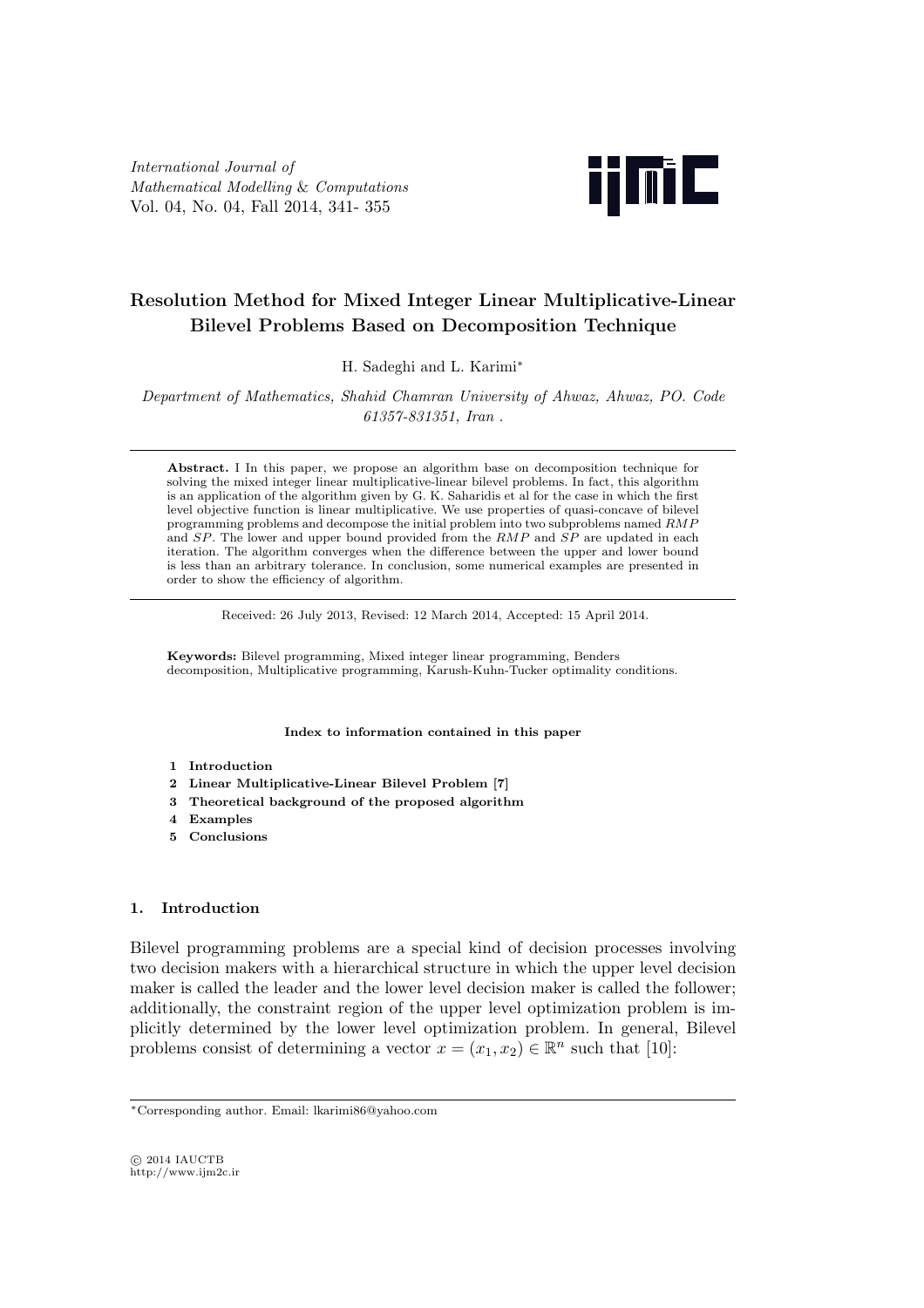$$
\min_{(x_1, x_2) \in S} f_1(x_1, x_2)
$$
  
s.t  $x_2 \in arg \min_{\nu \in S(x_1)} f_2(x_1, \nu)$  (1)

where  $x_1 \in \mathbb{R}^{n_1}$  and  $x_2 \in \mathbb{R}^{n_2}$  are the variables controlled by the upper level and the lower level decision makers, respectively;  $f_1, f_2 : \mathbb{R}^n \Rightarrow \mathbb{R}, n = n_1 + n_2$ ;  $S \subset \mathbb{R}^n$ defines the common constraint region and  $S(x_1) = \{x_2 \in \mathbb{R}^{n_2} : (x_1, x_2) \in S\}$ . The most approaches and algorithms proposed for solving bilevel problems have focused on the linear case of this problem such as the KuhnTucker approach [3, 13], the *Kth−best* algorithm [9], the penalty function approach [31], the branch-and-bound algorithm [4, 13], then, some scholars such as Bilias and Karwan [8] and Bard [1, 2] extended them. Important decision making problems may involve decisions in both discrete and continuous variables. For example, a chemical engineering design problem may involve discrete decisions regarding the existence of chemical process units in addition to decisions in continuous variables, such as temperatures or pressures. Problems in this class, involving both discrete and continuous decision variables are mixed integer BLPP. Note that real world problems often involve nonlinear terms, resulting in mixed integer nonlinear BLPP [19]. Bilevel programming problems are NP hard [16], and discrete nonlinear bilevel problems are harder to solve, so despite numerous applications of them in real world, there have been alittle attention in bilevel problems involving discrete decisions and even less attention in case both nonlinear and discrete. For the solution of the integer linear BLPP, a branch and bound method has been developed by Moore and Bard [22] and For the solution of the mixed integer BLPP, another branch and bound technique is developed by Wen and Yang [30]. Cutting plane and parametric solution approaches have been developed by Dempe [15].Global optimization for solving mixed integer bilevel problems has been developed by Floudas [19]. Also, the few algorithms have been published for the nonlinear problem by Shi et al.[26], Bialas and Karwan [8] and Hansen et al.[20]. One of techniques for solving bilevel problems, is the reformulation techniques that have been developed for solving the nonlinear or quadratic bilevel problems; it transform the bilevel problem into a single level problem, for example by replacing the KarushKuhnTucker optimality conditions instead the inner problem and considering them as constraints of the upper level problem, the bilevel problem is transformed into a single level problem. Therefore, instead of solving the bilevel problem directly, it is transformed into a single level problem to be solved. Shi et al.[26], Bialas and Karwan [8] use the KKT optimality conditions for replacing the inner problem and hence they use different forms of branch and bound algorithm for solving of the reformulated problem. In this paper, that is an application from the algorithm presented in reference [25], we consider the class of bilevel problems in which the upper level objective function *f*<sup>1</sup> is linear multiplicative, the lower level one  $f_2$  is linear and the common constraint region *S* is a bounded polyhedron thus feasible conditions such as conditions expressed in reference [25] but optimality conditions change. The algorithm is based on Benders decomposition technique which uses Karush-Kuhn-Tucker optimality conditions. The only assumption of the proposed algorithm is that although integer variables could appear in both levels of problem, they should be controlled by the upper optimization problem. Then at each iteration of the algorithm, the *SP* gives a new valid cut to the *RMP* which converges to the optimal solution. If the *RMP* optimality condition is not satisfied by the solution obtained by *SP*, the *RMP* sends the updated information to the *SP* which produces another cut for *RMP*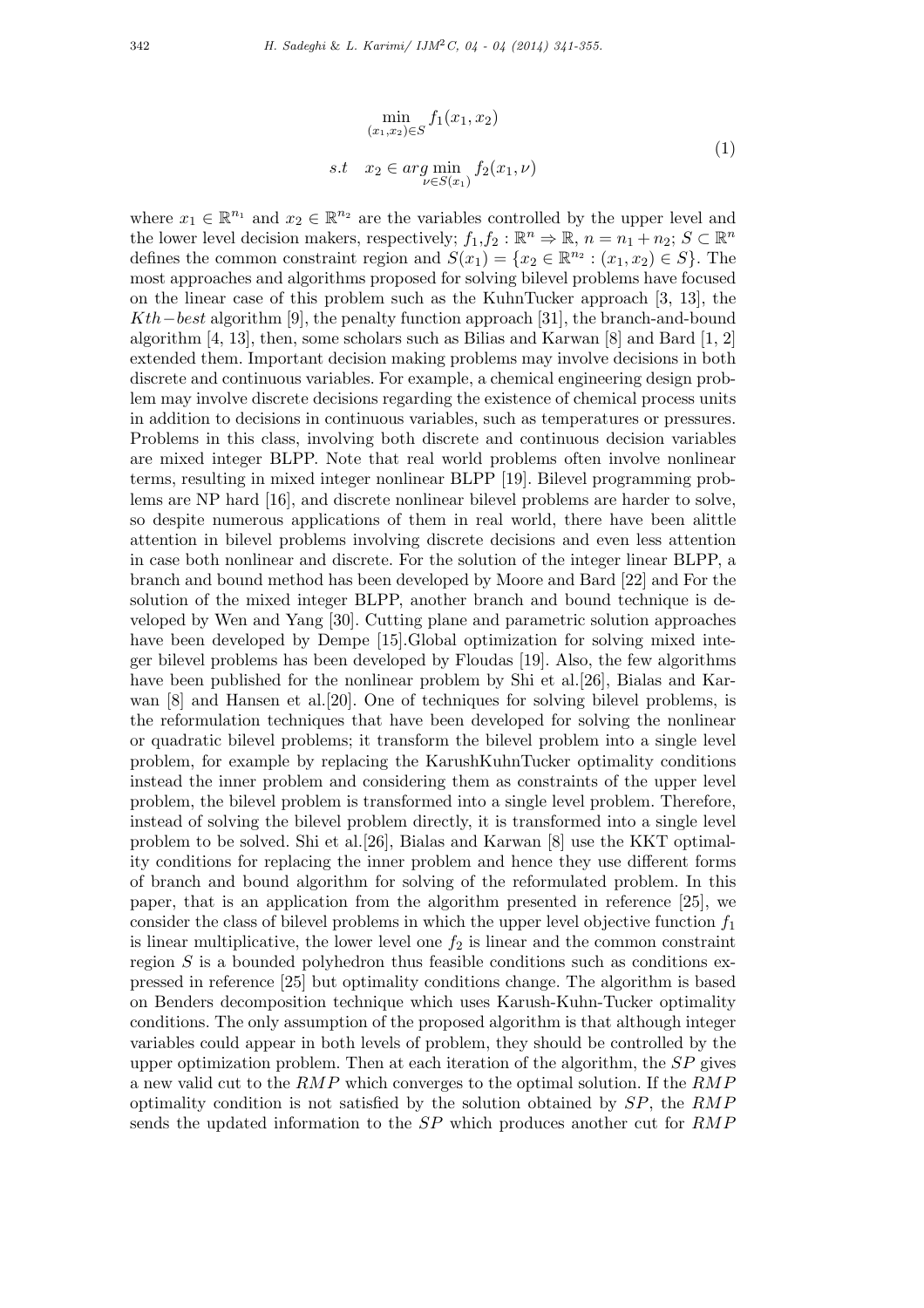and the algorithm continues until the *RMP* optimality condition is satisfied [25]. The paper is organized as follows. After having defined the problem in section 2, an algorithm for solving mixed integer linear multiplicative-linear bilevel problems is offered in section 3. Further, in section 4, the numerical experiments are presented.

### **2. Linear Multiplicative-Linear Bilevel Problem [7]**

Using the common notation in bilevel programming, the LMLB problem can be stated as follow:

$$
\min_{x_1} \quad (\alpha + c_1^t x)(\beta + c_2^t x) \n= (\alpha + c_{11}x_1 + c_{12}x_2)(\beta + c_{21}x_1 + c_{22}x_2) \n\min_{x_2} \quad d_2x_2 \nS.t. \begin{cases} A_1x_1 + A_2x_2 \le b \\ x_1 \ge 0, \ x_2 \ge 0 \end{cases} (2)
$$

where  $A_1 \in M_{m \times n_1}$ ;  $A_2 \in M_{m \times n_2}$ ; *b*, *d*<sub>2</sub>, *c*<sub>22</sub>, *c*<sub>21</sub>, *c*<sub>12</sub>, *c*<sub>11</sub> are vectors of conformal dimension;  $c_1 = (c_{11}, c_{12}), c_2 = (c_{21}, c_{22}); \alpha, \beta$  are scalars and

 $(\beta + c_{21}x_1 + c_{22}x_2) > 0$ ,  $(\alpha + c_{11}x_1 + c_{12}x_2) > 0$ , for all  $x = (x_1, x_2) \in S$ , the polyhedron defined by the constraints. We assume that *S* is a nonempty and bounded polyhedron of full dimension in  $\mathbb{R}^{n_1}$ . Let  $S_1$  be the projection of *S* onto  $\mathbb{R}^{n}$ . For each  $x_1 \in S_1$ , a feasible solution to the *LMLB* problem is obtained by solving the following linear programming problem [10]:

$$
\min_{x_2} d_2 x_2
$$
\n
$$
S.t. \begin{cases} A_1 x_1 + A_2 x_2 \leq b \\ x_1 \geq 0, \ x_2 \geq 0 \end{cases} \tag{3}
$$

Let  $P(x_1)$  be the set of optimal solutions to (3), we assume that  $P(x_1)$  is nonempty and singleton. Ref.<sup>[2]</sup> show the difficulties which may arise when  $P(x_1)$  is not singlevalued. The feasible region of problem (2) , called inducible region, is implicitly defined as follows:

$$
IR = \{(\bar{x_1}, \bar{x_2}) : \ \bar{x_1} \geqslant 0, \ \bar{x_2} \in P(\bar{x_1})\}
$$

Let us consider the following linear multiplicative problem:

$$
\min_{x_1, x_2} \quad (\alpha + c_{11}x_1 + c_{12}x_2)(\beta + c_{21}x_1 + c_{22}x_2)
$$
\n
$$
S.t. \begin{cases} A_1x_1 + A_2x_2 \le b \\ x_1 \ge 0, \ x_2 \ge 0 \end{cases} \tag{4}
$$

If an optimal solution  $(\tilde{x_1}, \tilde{x_2})$  of (4) pertains to *IR*, then it is an optimal solution of the *LMLB* problem. We used the following results.

Lemma 2.1 *[11] The inducible region of the quasiconcave bilevel programming problem (1) is a piecewise linear.*

Theorem 2.2 *[11] There is an extreme point of the constraint region S which is an optimal solution to the quasiconcave bilevel programming problem (1).*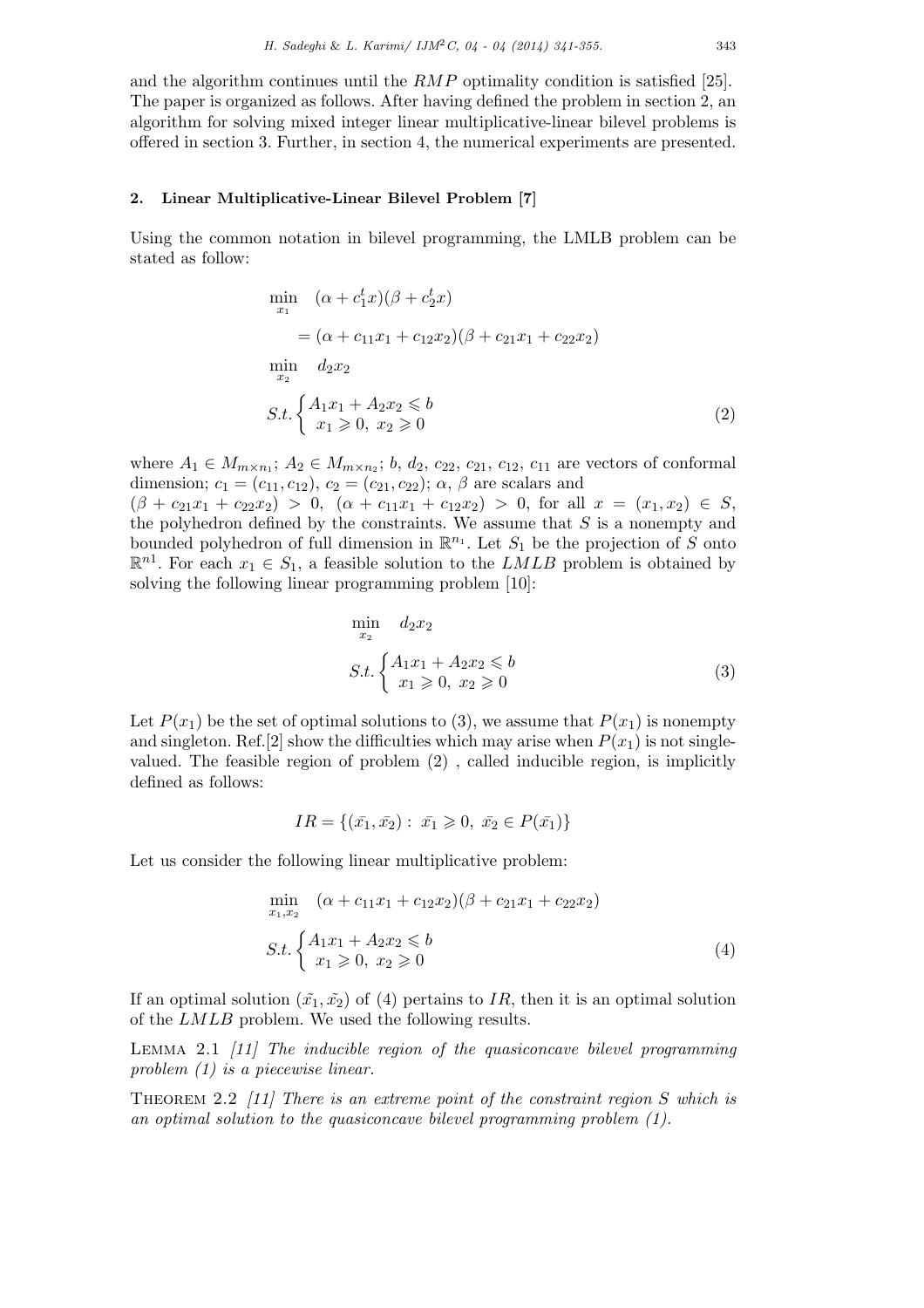## **3. Theoretical background of the proposed algorithm**

In the sequel, we used the following notations: Index:

- *l* denotes the number of extreme rays of the dual slave problem;
- *p* denotes the number of extreme rays of the dual slave problem with  $z = z_1$ ;
- *k* denotes the number of extreme rays of the dual slave problem with  $z = z_2$ ;
- *r* denotes the number of extreme rays of the dual slave problem with  $z = z_n$ ;
- *i* denotes the number of extreme points of the dual slave problem with  $z = z_1$ ;
- *j* denotes the number of extreme points of the dual slave problem with  $z = z_2$ ;
- *t* denotes the number of extreme points of the dual slave problem with  $z = z_n$ .

Auxiliary decision variables:

- $v_m = 1$  if the *mth* constraint is active otherwise takes the value of zero;
- *• u<sup>m</sup>* dual value of the *mth* constraint;
- *• w<sup>m</sup>* Lagrangian multiplier *mth* constraint.

Parameter:

• *M* big value number.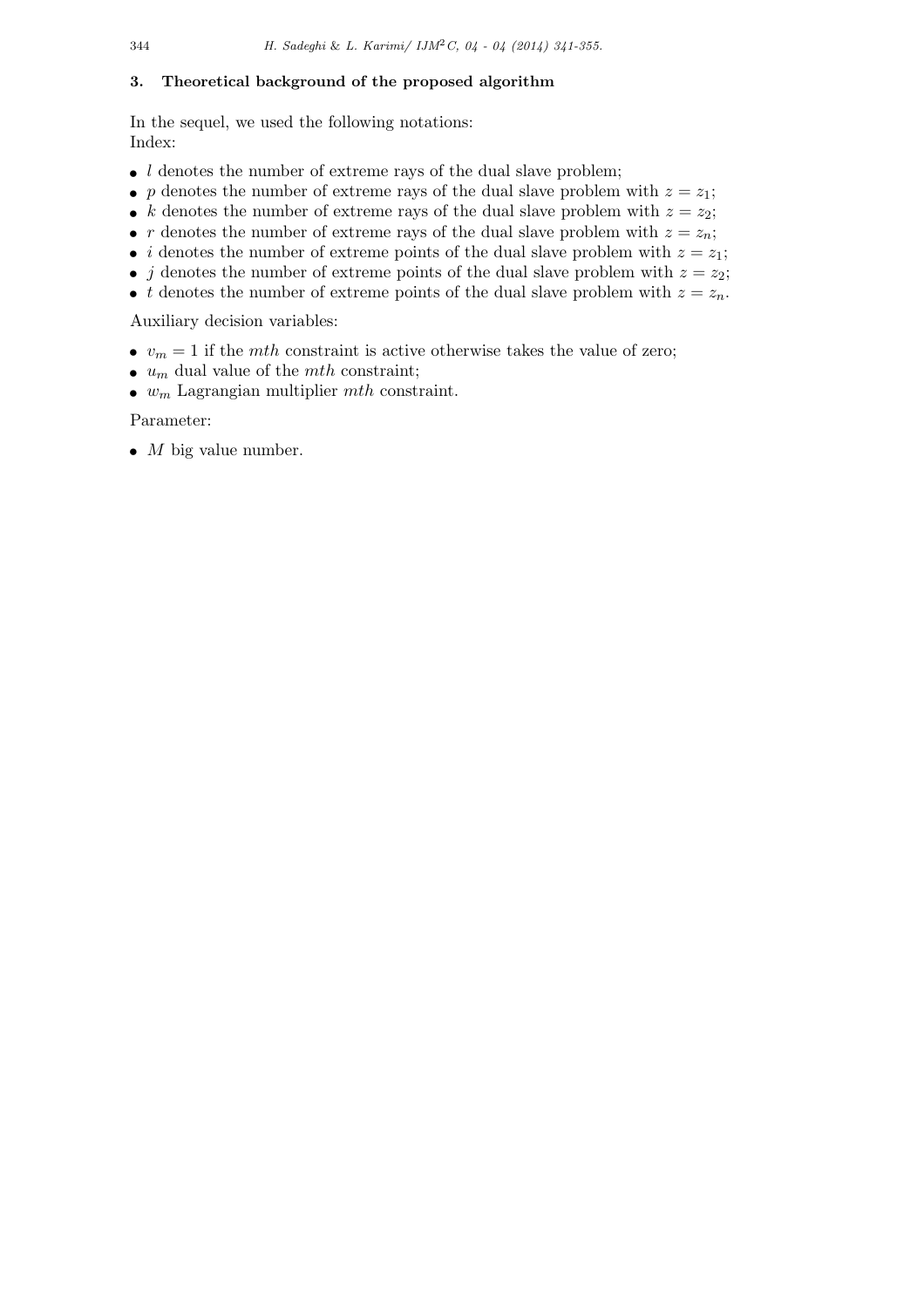Vector symboles:

$$
\mathbb{R}^{f_1+f_2+f_3+\ldots} = \mathbb{R}^{f_1} \cup \mathbb{R}^{f_2} \cup \mathbb{R}^{f_3} \cup \mathbb{R}^{\ldots}
$$
\n
$$
b_1 \in \mathbb{R}^{b_1}, \ b_2 \in \mathbb{R}^{b_2}, \ x \in X \subset \mathbb{R}^x, \ y \in Y \subset \mathbb{R}^y, \ s \in S \subset \mathbb{R}^{b_1+b_2},
$$
\n
$$
u \in U \subset \mathbb{R}^{b_1+b_2}, \ v \in V \subset \mathbb{R}^{b_1+b_2}
$$
\n
$$
z \in Z\{0,1\} \subset \mathbb{R}^z, \ bv \in Z\{0,1\} \subset \mathbb{R}^v, \ h \in H \subset \mathbb{R}^h
$$
\n
$$
w_1 \in W_1 \subset \mathbb{R}^{w_1}, \ w_2 \in W_2 \subset \mathbb{R}^{w_2}, \ w_3 \in W_3 \subset \mathbb{R}^{w_3}, \ w_4 \in W_4 \subset \mathbb{R}^{w_4}
$$
\n
$$
c_1 \in \mathbb{R}^x, \ c_2 \in \mathbb{R}^y, \ c_3 \in \mathbb{R}^z
$$
\n
$$
F_1, F_2: X \times Y \times Z \Rightarrow \mathbb{R}^1
$$
\n
$$
A_1 \in \mathbb{R}^{b_1 \times x}, \ B_1 \in \mathbb{R}^{b_1 \times y}, \ E_1 \in \mathbb{R}^{b_1 \times z}, \ Q_1 \in \mathbb{R}^{b_1 \times b_1}, \ C_1 = I \in \mathbb{R}^{h \times h}
$$
\n
$$
A_2 \in \mathbb{R}^{b_2 \times x}, \ B_2 \in \mathbb{R}^{b_2 \times y}, \ E_2 \in \mathbb{R}^{b_2 \times z}, \ Q_2 \in \mathbb{R}^{b_2 \times b_2}, \ C_2 = I \in \mathbb{R}^{h \times h}
$$
\n
$$
c_T = \begin{bmatrix} c_1 \\ 0 \\ 0 \end{bmatrix}, \ c^T \in \mathbb{R}^c = \mathbb{R}^{x+y+z}, \ D = \begin{bmatrix} A
$$

Next, we consider the following problem for the mixed integer linear multiplicative-linear bilevel problem:

$$
P_1: \begin{cases} \min_{x_1, x_2, z} & (\alpha + c_{11}x_1 + c_{12}x_2)(\beta + c_{21}x_1 + c_{22}x_2) \\ \text{St.} \\ & St. \\ & A_1x_1 + B_1x_2 + E_1z \leq b_1 \\ & A_2x_1 + B_2x_2 + E_2z \leq b_2 \\ & x_1, x_2 \geq 0 \quad z \in \{0, 1\} \end{cases}
$$

Note that constraints can be considered in the upper level and also, binary variable can be considered in the objective function of the upper level problem. We get the following problem by fixing binary variables: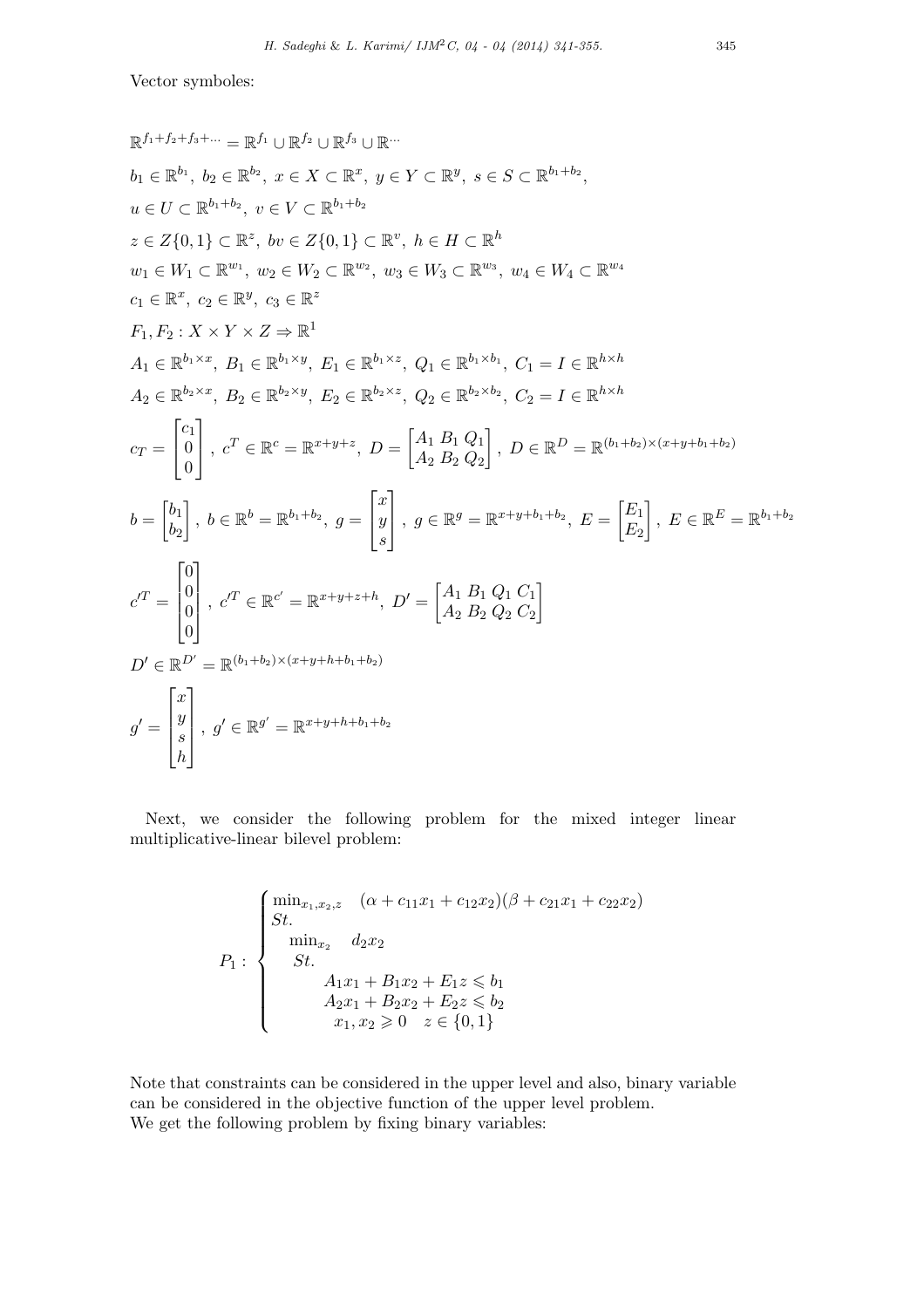$$
P_2: \begin{cases} \min_{x_1} & (\alpha + c_{11}x_1 + c_{12}x_2)(\beta + c_{21}x_1 + c_{22}x_2) \\ \text{st.} \\ \min_{x_2} & d_2x_2 \\ & \text{st.} \\ & A_1x_1 + B_1x_2 \leq b_1 - E_1\bar{z} \Rightarrow w_1 \\ & A_2x_1 + B_2x_2 \leq b_2 - E_2\bar{z} \Rightarrow w_2 \\ & -x_1 \leq 0 \Rightarrow w_3 \\ & -x_2 \leq 0 \Rightarrow w_4 \end{cases}
$$

The problem  $P_2$  can be transformed to a mixed integer multiplicative problem using *KKT* optimality conditions and the active constraints strategy [18] as following:

$$
P_3: \begin{cases} \min \quad (\alpha + c_{11}x_1 + c_{12}x_2)(\beta + c_{21}x_1 + c_{22}x_2) \\ St. \\ A_1x_1 + B_1x_2 \leq b_1 - E_1\bar{z} \\ A_2x_1 + B_2x_2 \leq b_2 - E_2\bar{z} \\ w_1 - Mbv_1 \leq 0, \quad w_2 - Mbv_2 \leq 0 \\ w_3 - Mbv_3 \leq 0, \quad w_4 - Mbv_4 \leq 0 \\ (b_1 - E_1\bar{z}) - A_1x_1 - B_1x_2 - M(1 - bv_1) \leq 0 \\ (b_2 - E_2\bar{z}) - A_2x_1 - B_2x_2 - M(1 - bv_2) \leq 0 \\ x_2 - M(1 - bv_3) \leq 0, x_1 - M(1 - bv_4) \leq 0 \\ w_1A_1 + w_2A_2 - w_4 = 0 \\ w_1B_1 + w_2B_2 - w_3 = -d_2 \\ x, y, w_1, w_2, w_3, w_4 \geq 0 \quad bv_1, bv_2, bv_3, bv_4 \in \{0, 1\} \end{cases}
$$

From the solution of *P*3, we find active constraints, so we can replace *LMLB* problem with active constraints plus remainder constraints and the first level objective function, and transform the problem *P*<sup>1</sup> to the following linear multiplicative problem:

$$
P_4: \begin{cases} \min \quad (\alpha + c_{11}x_1 + c_{12}x_2)(\beta + c_{21}x_1 + c_{22}x_2) \\ St. \\ A_1x_1 + B_1x_2 = b_1 - E_1\overline{z} \\ A_2x_1 + B_2x_2 \leqslant b_2 - E_2\overline{z} \\ x_1, x_2 \geqslant 0 \end{cases}
$$

From reformulated the problem *P*4, we have:

$$
P_5: \begin{cases} \min \quad (\alpha + c_{11}x_1 + c_{12}x_2)(\beta + c_{21}x_1 + c_{22}x_2) \\ St. \\ A_1x_1 + B_1x_2 + Q_1s = b_1 - E_1\overline{z} \\ A_2x_1 + B_2x_2 + Q_2s = b_2 - E_2\overline{z} \\ x_1, x_2, s \ge 0 \end{cases}
$$

where  $Q_1, Q_2$  are matrices that all the their elements are equal to zero except the elements in the diagonal that correspond to non-active constraints and are equal to 1. We reformulate the problem  $P_5$  to  $P'_5$  using the notations of nomenclature: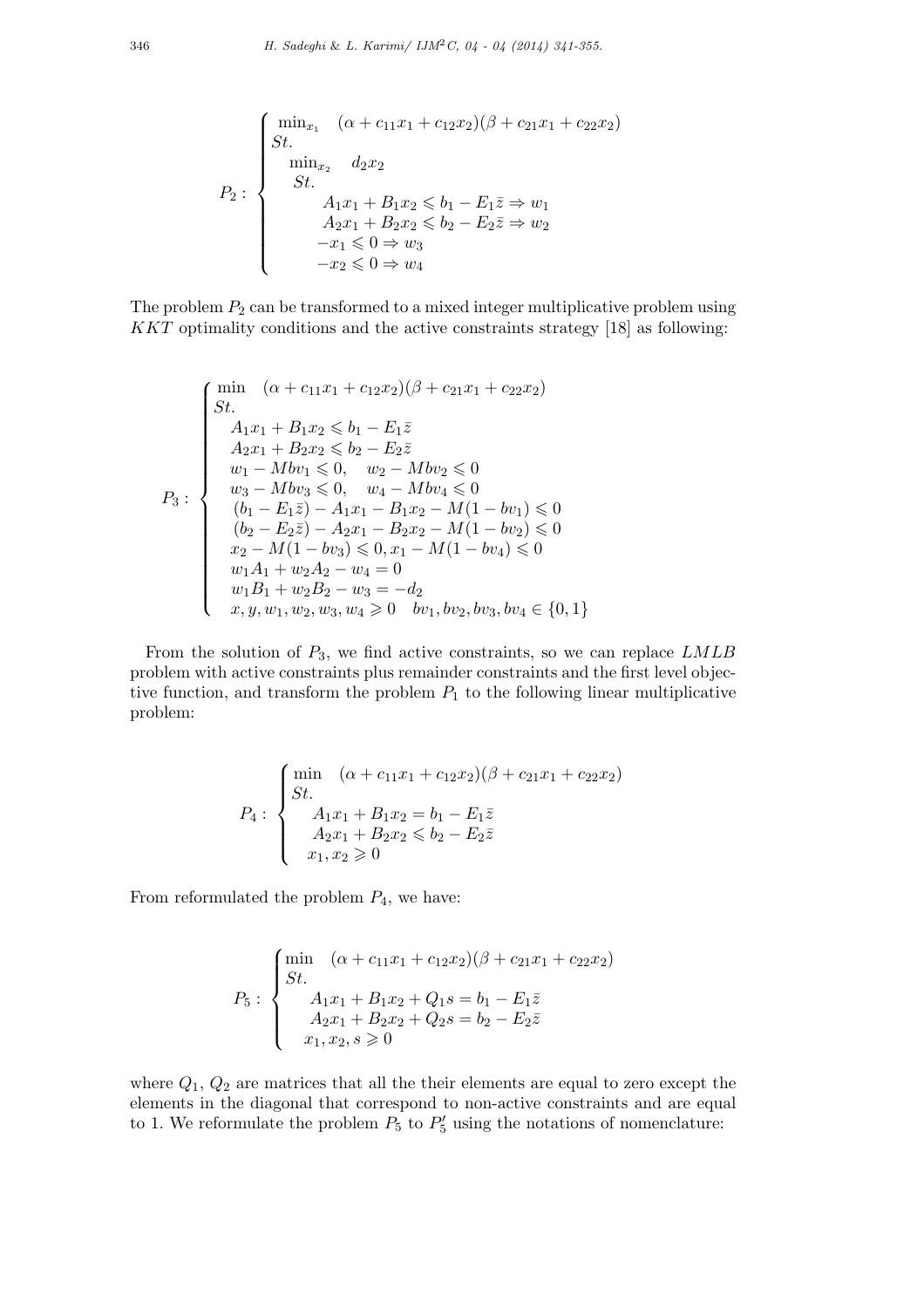$$
P'_5: \begin{cases} \min \ ( \alpha + c_{11}x_1 + c_{12}x_2)(\beta + c_{21}x_1 + c_{22}x_2) \\ St. \\ Dg = b - E\overline{z} \\ g \geqslant 0 \end{cases}
$$

The problem  $P_2$  (and  $P_3$ ) should have at least a non-empty solution set for  $z$ , so we cannot choose the variable *z* arbitrarily, thus we add *−c*1*h* and *−c*2*h* to active constraints and non-active constraints of the  $P_2$  problem, respectively. Also we use *KKT* conditions and the active constraints strategy that due to problem *P ′* <sup>3</sup> which gives the best feasible solution minimizing the auxiliary variables *h*.

$$
P'_3: \begin{cases} \min \quad h \\ St. \\ A_1x_1 + B_1x_2 - C_1h \leq b_1 - E_1\bar{z} \\ A_2x_1 + B_2x_2 - C_2h \leq b_2 - E_2\bar{z} \\ w_1 - Mbv_1 \leq 0, \quad w_2 - Mbv_2 \leq 0 \\ w_3 - Mbv_3 \leq 0, \quad w_4 - Mbv_4 \leq 0 \\ (b_1 - E_1\bar{z}) - A_1x_1 - B_1x_2 + C_1h - M(1 - bv_1) \leq 0 \\ (b_2 - E_2\bar{z}) - A_2x_1 - B_2x_2 + C_2h - M(1 - bv_2) \leq 0 \\ x_2 - M(1 - bv_3) \leq 0, x_1 - M(1 - bv_4) \leq 0, h - M(1 - bv_5) \leq 0 \\ w_1A_1 + w_2A_2 - w_4 = 0 \\ -w_1C_1 - w_2C_2 - w_5 = 0 \\ w_1B_1 + w_2B_2 - w_3 = -c_2 \\ x_1, x_2, w_1, w_2, w_3, w_4, w_5 \geq 0 \quad bv_1, bv_2, bv_3, bv_4, bv_5 \in \{0, 1\} \end{cases}
$$

We transform  $P'_{3}$  to  $P''_{5}$  like transformed process  $P_{3}$  to  $P'_{5}$ , so we have:

$$
P_5'': \begin{cases} \max\limits_{S.t.} & c'g' \\ St. \\ D'g' = b - E\bar{z} \\ g' \geqslant 0 \end{cases}
$$

The necessary and sufficient condition for existence at least a non-empty solution for *z* is given by lemma of Farkas and Minkowski:

LEMMA 3.1 *[14] [Farkas and Minkowski] Let*  $A \in \mathbb{R}^{m,n}$  *and*  $b \in \mathbb{R}^m$ *. Then there exists a vector*  $x = (x_1, \ldots, x_n) \geq 0$  *satisfying*  $Ax = b$  *if and only if for each*  $u \in \mathbb{R}^m$  *with*  $uA \geq 0$  *it also holds that*  $ub \geq 0$ *.* 

If we correspond to each constraint *i* of  $P''_5$  a dual variable  $u_i$ , then the Lemma of Farkas and Minkowski states:

The problem  $P_5''$  has a solution  $g' \ge 0$  if and only if  $u(b - E\overline{z}) \le 0$  for all u which  $uD' \leq 0$  holds.

We should notice that for each *z* the matrix *D′* is different based on the values of matrix *Q*. That means that the matrix *D′* is related to the value of *z*, so it can be stated as  $D'(z)$  [25].

Theorem 3.2 *[20] [Minkowski and Weyl] A convex cone C is polyhedral if and only if it is finitely generated, that is, the cone is generated by a finite number of vectors*  $b_1, \ldots, b_m$ *.*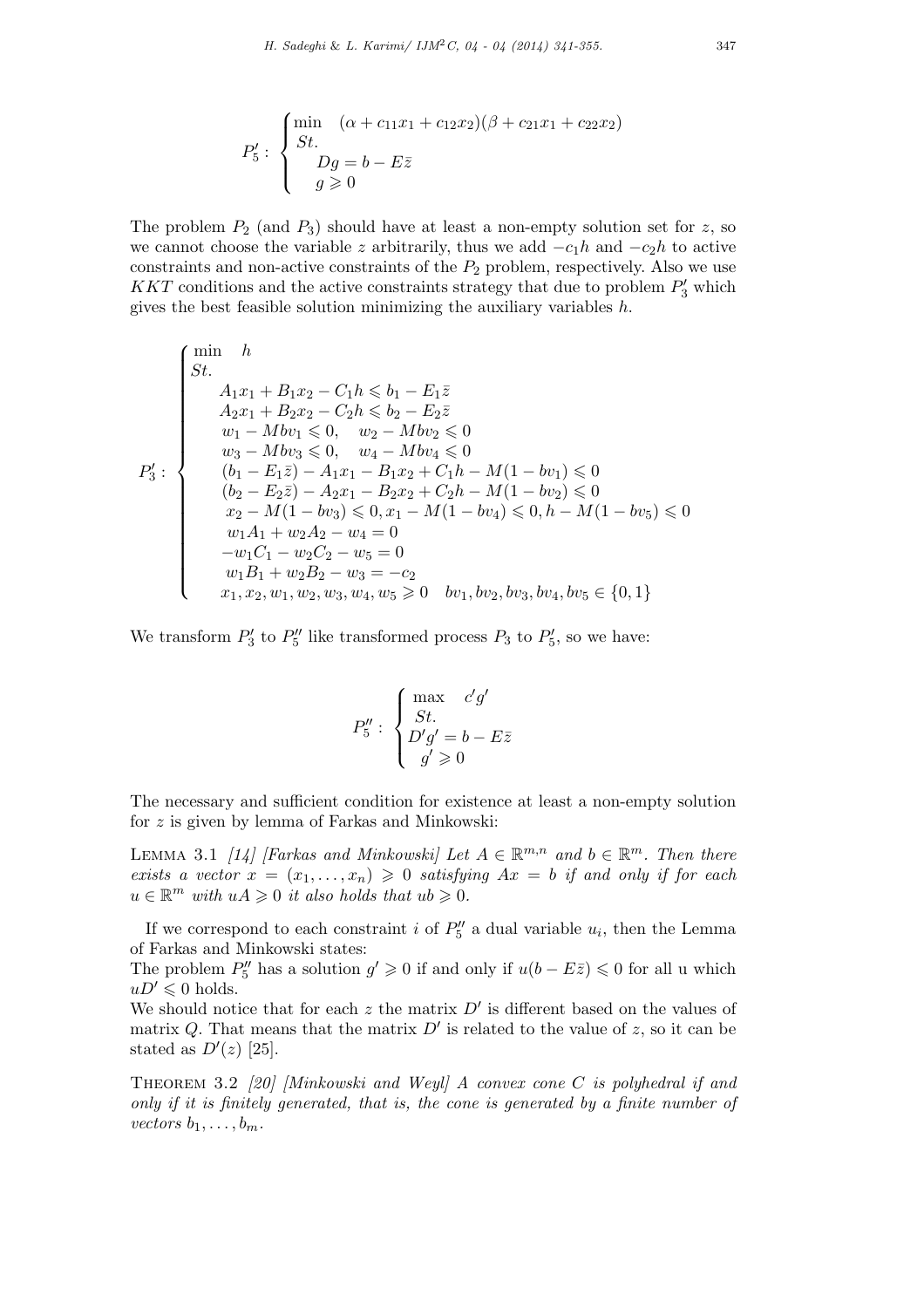For each *z* the cone  $U(z) = \{u : uD'(z) \leq 0\}$  is a polytope, so, in view of theorem (3.1), the cone  $U(z)$  has a finite number of generators as  $u_1^z, \ldots, u_l^z$ . First, we considered the problem for  $z \in \{0, 1\}$ . Now we extend the problem and consider it for nonnegative integer values  $z_1, \ldots, z_n$ . The necessary and sufficient conditions of the Farkas and Minkowski Lemma for each  $z_1, \ldots, z_n$ , then, is equivalent to the following system of inequalities:

if 
$$
z = z_1 \Longrightarrow
$$
\n
$$
\begin{cases}\nu_1^{z_1}(b - Ez_1) \leq 0 \\
u_2^{z_1}(b - Ez_1) \leq 0 \\
\dots \\
u_p^{z_1}(b - Ez_1) \leq 0\n\end{cases}
$$

if 
$$
z = z_2 \Longrightarrow
$$
\n
$$
\begin{cases}\nu_1^{z_2}(b - Ez_2) \leq 0 \\
u_2^{z_2}(b - Ez_2) \leq 0 \\
\dots \\
u_K^{z_2}(b - Ez_2) \leq 0\n\end{cases}
$$

if 
$$
z = z_n \Longrightarrow
$$
\n
$$
\begin{cases}\nu_1^{z_n}(b - Ez_n) \leq 0 \\
u_2^{z_n}(b - Ez_n) \leq 0 \\
\dots \\
u_R^{z_n}(b - Ez_n) \leq 0\n\end{cases}
$$

Now, consider the following quadratic programming problem:

$$
\min \quad \frac{1}{2}x^t Hx + d^t x
$$
  

$$
S.t. \quad Ax \leq b
$$

where *H* is symmetric and positive semidefinite, so that the objective function is convex. Then, the dual problem be written as follows[5]:

$$
\max \quad -\frac{1}{2}x^t Hx - b^t u
$$
  

$$
S.t.
$$
  

$$
Hx + A^t u = -d
$$
  

$$
u \ge 0
$$

It is clear that linear multiplicative programming problem is a special type of quadratic programming problem, so we can reformulate  $P'_{5}$  as follows:

$$
P_6: \begin{cases} \min \quad (\alpha + c_{11}x_1 + c_{12}x_2)(\beta + c_{21}x_1 + c_{22}x_2) \\ \n&= \frac{1}{2}(x_1x_2) \begin{pmatrix} 2c_{11}c_{21} & c_{11}c_{22} + c_{12}c_{21} \\ c_{11}c_{22} + c_{12}c_{21} & 2c_{12}c_{22} \\ \n&+ (\alpha c_{21} + \beta c_{11} \alpha c_{22} + \beta c_{12}) \binom{x_1}{x_2} + \alpha \beta \end{pmatrix} \\ \nSt. \\ \nDg = b - E\overline{z} \\ \ng \geq 0 \end{cases}
$$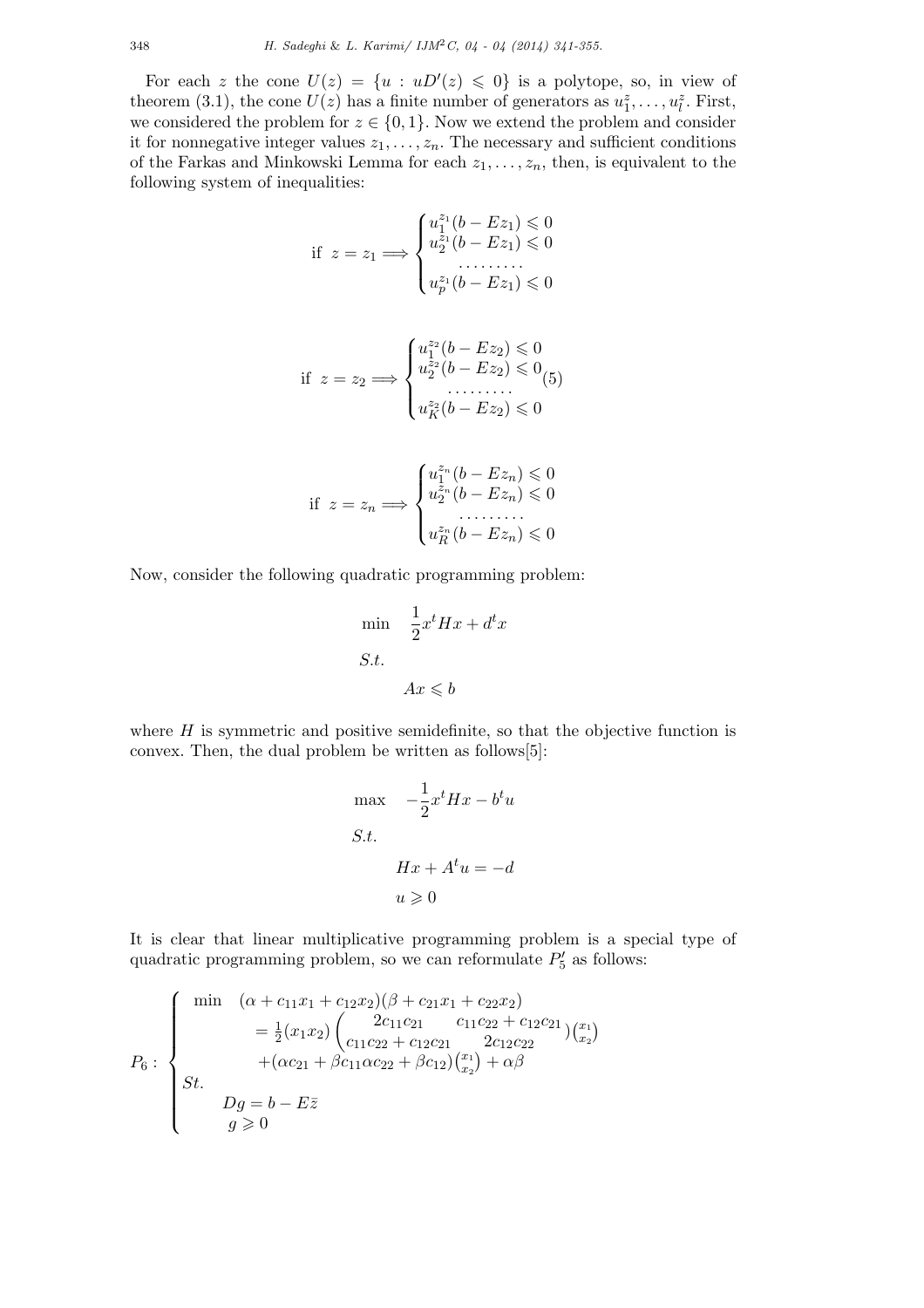where,

$$
H = \begin{pmatrix} 2c_{11}c_{21} & c_{11}c_{22} + c_{12}c_{21} \\ c_{11}c_{22} + c_{12}c_{21} & 2c_{12}c_{22} \end{pmatrix}
$$

and  $d^t = (\alpha c_{21} + \beta c_{11} \alpha c_{22} + \beta c_{12}),$ 

With suppose existence at least a non-empty solution for the problem  $P_3$  for given  $z = \overline{z}$ , the dual of  $P_6$  can be written as folows:

$$
P_6 \text{ dual}: \begin{cases} \max & -\frac{1}{2}x^t H x - (b - E\overline{z})^t v + \alpha \beta \\ S.t. & Hx + A^t v \leqslant -d \\ v \text{ of any sign, } x \geqslant 0 \end{cases}
$$

where *v* is the vector of dual variables of the constraints of the problem  $P_6$ . Constraints of *P*<sup>6</sup> make a convex polytope, so by using the duality theorem, problem  $P_6$  can be rewritten as:

$$
\max\{-\frac{1}{2}x^tHx - (b - Ez)^tv + \alpha\beta : (Hx + A^tv)(z) \leq -d\}
$$

$$
z \in \mathbb{R}^Z \text{ where } Z = \{z_1, z_2, \dots, z_n\}
$$

This maximum is obtained at the vertex of each polytope  $V(z) = \{(x, v) : Hx + A^t v(z) \leq -d\}.$ 

Assuming that  $V(z)$  is non-empty for all  $z$ , we denote by  $((x_1^{z_1}, v_1^{z_1}), \ldots, (x_l^{z_1}, v_l^{z_1})), \ldots, ((x_1^{z_n}, v_1^{z_n}), \ldots, (x_T^{z_n}, v_T^{z_n}))$  the vertices of the polytope  $V(z)$  where  $z \in \{z_1, z_2, \ldots, z_n\}$  [25]. Then  $P_6$  can be written:

$$
\begin{cases} \max_{i=1,\dots,I} \{-\frac{1}{2} (x_i^{z_1})^t H x_i^{z_1} (b - E z_1)^t v_i^{z_1} + \alpha \beta \} \\ \dots \\ \max_{k=1,\dots,K} \{-\frac{1}{2} (x_k^{z_n})^t H x_k^{z_n} (b - E z_n)^t v_k^{z_n} + \alpha \beta \} \end{cases}
$$

These maximization is equivalent to the following nonlinear problem:

$$
\begin{cases}\n\min \quad \xi \\
St. \\
-\frac{1}{2}(x_1^{z_1})^t H x_1^{z_1} (b - E z_1)^t v_1^{z_1} + \alpha \beta \leq \xi \\
& \dots \\
-\frac{1}{2} (x_1^{z_1})^t H x_1^{z_1} (b - E z_1)^t v_I^{z_1} + \alpha \beta \leq \xi \\
-\frac{1}{2} (x_1^{z_2})^t H x_1^{z_2} (b - E z_2)^t v_1^{z_2} + \alpha \beta \leq \xi \\
& \dots \\
-\frac{1}{2} (x_J^{z_2})^t H x_J^{z_2} (b - E z_2)^t v_J^{z_2} + \alpha \beta \leq \xi \\
& \dots \\
-\frac{1}{2} (x_1^{z_n})^t H x_1^{z_n} (b - E z_n)^t v_1^{z_n} + \alpha \beta \leq \xi \\
& \dots \\
-\frac{1}{2} (x_T^{z_n})^t H x_T^{z_n} (b - E z_n)^t v_T^{z_n} + \alpha \beta \leq \xi\n\end{cases}
$$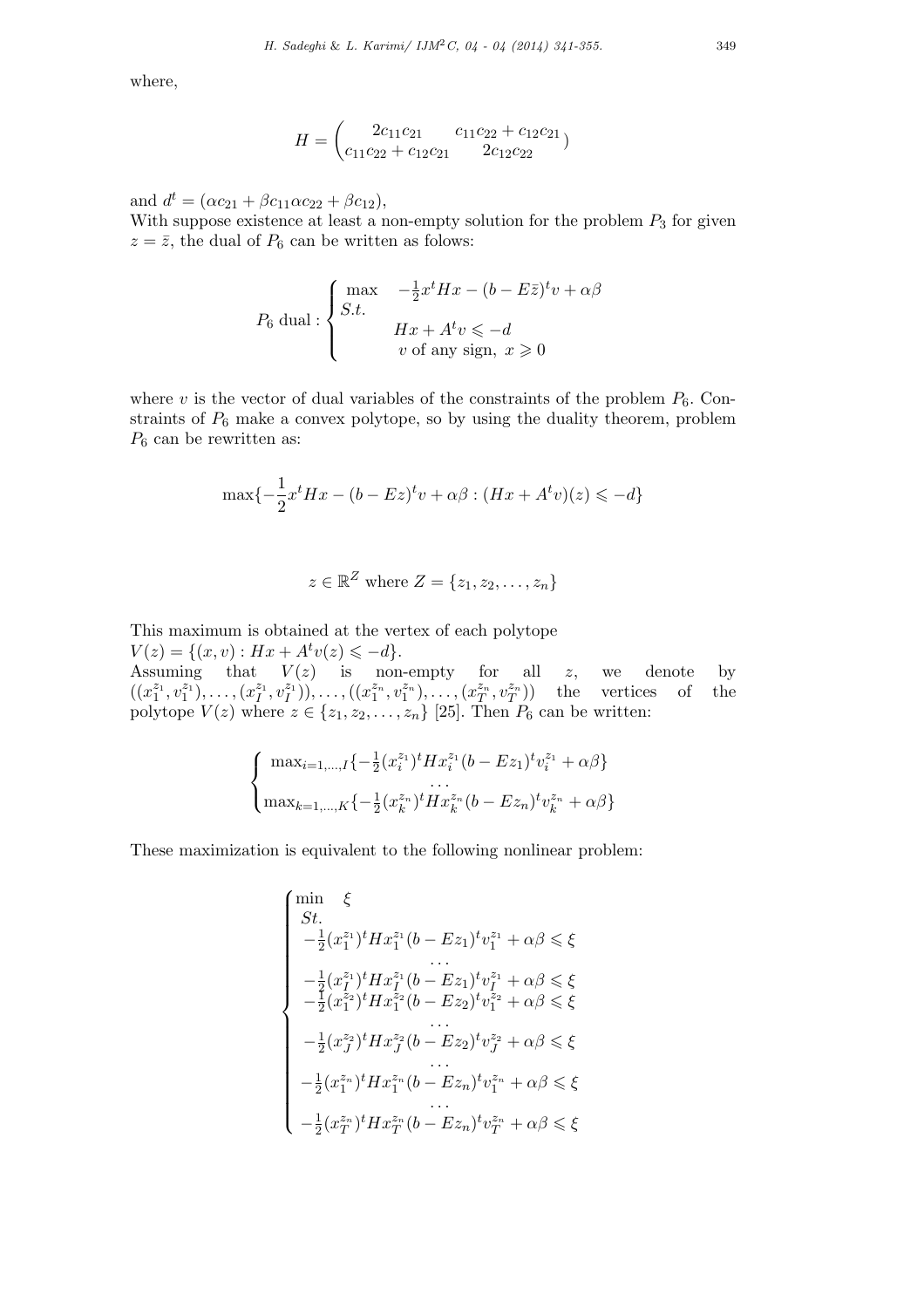Considering these inequalities and the inequalities have been obtained for existence at least solution set, the following formulation is acquireed:

$$
\begin{cases}\n\min \quad \xi \\
St. \\
-\frac{1}{2}(x_1^{z_1})^t H x_1^{z_1} (b - E z_1)^t v_1^{z_1} + \alpha \beta \leq \xi \\
& \dots \dots \\
-\frac{1}{2}(x_I^{z_1})^t H x_I^{z_1} (b - E z_1)^t v_I^{z_1} + \alpha \beta \leq \xi \\
& \dots \dots \\
-\frac{1}{2}(x_1^{z_n})^t H x_1^{z_n} (b - E z_n)^t v_1^{z_n} + \alpha \beta \leq \xi \\
& \dots \dots \\
-\frac{1}{2}(x_T^{z_n})^t H x_T^{z_n} (b - E z_n)^t v_T^{z_n} + \alpha \beta \leq \xi \\
u_1^{z_1} (b - E z_1) \leq 0 \\
& \dots \dots \\
u_1^{z_1} (b - E z_n) \leq 0 \\
& \dots \dots \\
u_R^{z_n} (b - E z_n) \leq 0 \\
& \dots \dots \\
u_R^{z_n} (b - E z_n) \leq 0 \\
& \xi \in (-\infty, +\infty)\n\end{cases}
$$

Which is equivalent to the following problem  $(P_7)$  and is named master problem (*MP*):

$$
MP : P_{7} \begin{cases} \min \xi \\ St. \\ -\frac{1}{2}(x_{1}^{z_{1}})^{t}Hx_{1}^{z_{1}}(b - Ez)^{t}v_{1}^{z_{1}} + \alpha\beta \leq \xi \\ \cdots \\ -\frac{1}{2}(x_{1}^{z_{1}})^{t}Hx_{1}^{z_{1}}(b - Ez)^{t}v_{1}^{z_{1}} + \alpha\beta \leq \xi \\ \cdots \\ -\frac{1}{2}(x_{1}^{z_{n}})^{t}Hx_{1}^{z_{n}}(b - Ez)^{t}v_{1}^{z_{n}} + \alpha\beta \leq \xi \\ \cdots \\ \cdots \\ \cdots \\ \frac{1}{2}(x_{1}^{z_{n}})^{t}Hx_{1}^{z_{n}}(b - Ez)^{t}v_{1}^{z_{n}} + \alpha\beta \leq \xi \\ \cdots \\ u_{1}^{z_{1}}(b - Ez) \leq 0 \\ \cdots \\ u_{n}^{z_{n}}(b - Ez) \leq 0 \\ \cdots \\ u_{n}^{z_{n}}(b - Ez) \leq 0 \\ \cdots \\ z \in \{0, 1\}, \xi \in (-\infty, +\infty) \end{cases}
$$

At each stage of the algorithm, only some constraints of  $P<sub>7</sub>$  are known explicitly which gives a problem named Restricted Master Problem (*RMP*) and involves a subset of the constraints of  $P_7$  (Master Problem). Let  $(\bar{z}, \bar{\xi})$  be an optimal solution of  $RMP, \bar{\xi}$  is a lower bound of optimal  $\xi^*$  such that  $\bar{\xi} \leq \xi^*$ . An upper bound can be obtained by the resolution of  $P_4$  or  $P_2$  (which is a restricted form of the initial *MIBLP*). The upper bound (*UB*) is updated when a lower bound is obtained of the current  $P_4$  (or  $P_2$ ) compared with the current *UB*. Sufficient condition for the  $(\bar{z}, \bar{\xi})$  to be an optimal solution of  $P_7$  is that the  $UB - LB \leq \epsilon$  because the  $RMP$ is a relaxation of the original problem whereas the *SP* represent a restriction [25]. In each iteration of the algorithm, three cases can be arised: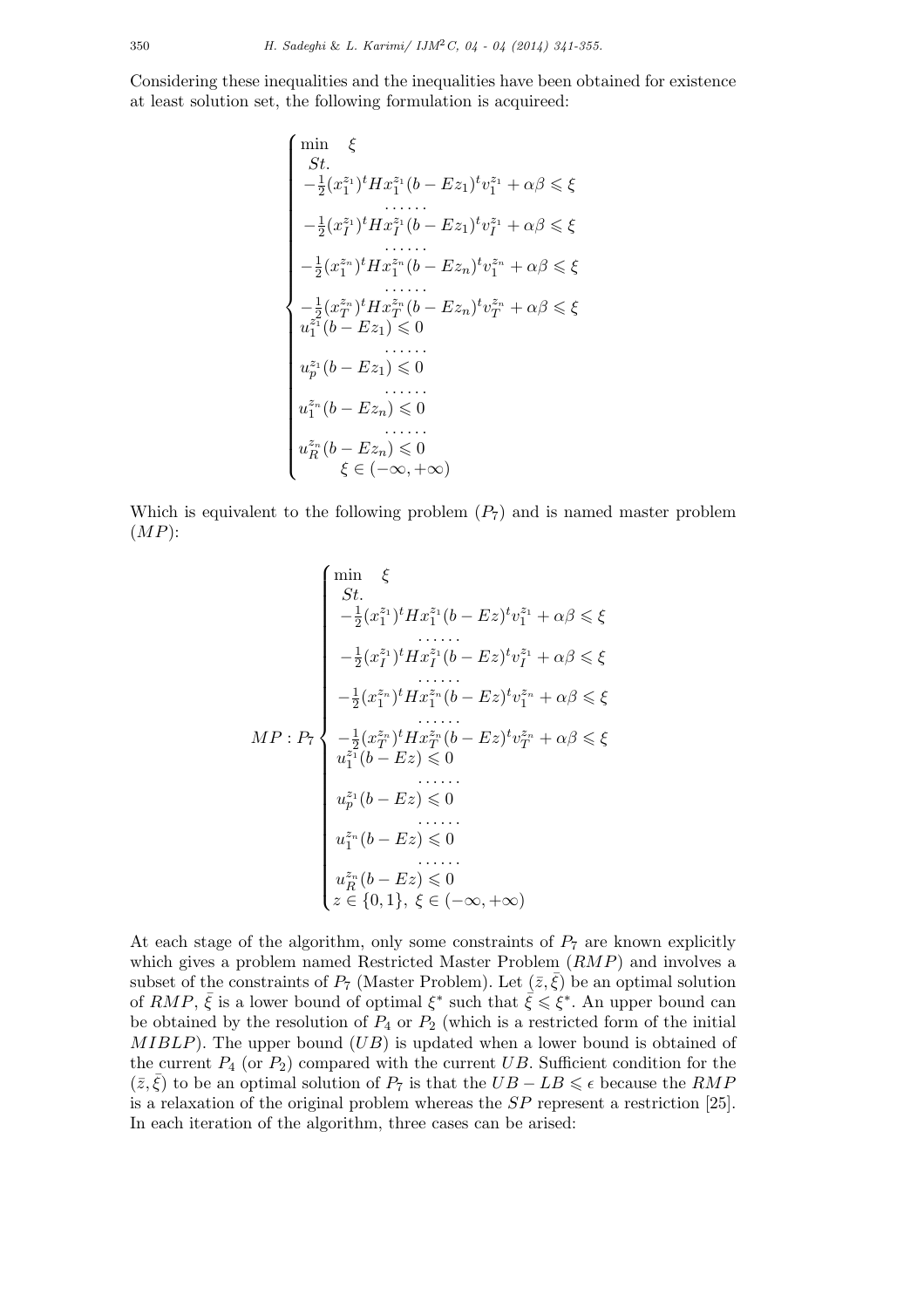(1) (Production of feasibility cut)

The optimal value of dual  $P_5$  is unbounded. The Simplex algorithm is applied to dual  $P_5''$  and produces an extreme ray  $\bar{u}$  such that  $\bar{u}(b - E\bar{z}) > 0$ and  $\bar{u}D' \leq 0$ . Thus the constraint  $\bar{u}(b - E\bar{z}) \leq 0$  does not hold for the current solution  $\bar{z}$  of *RMP* and so it is not a solution of  $P_7$ . The constraints  $\bar{u}(b - E\bar{z}) \leq 0$  must be added to *RMP* to form a new *RMP* [25].

(2) (Production of integer exclusion cut) The optimal value of dual is finite and  $-\frac{1}{2}$  $\frac{1}{2}x^t Hx - (b - E\overline{z})^t v + \alpha\beta - \xi \leq$ 0. So with adding this constraint to *RMP*, the optimal value does not change. If the optimality condition is not satisfied, the algorithm continues by changing the current integer solution using the following cut:

$$
\sum_{i \in P} z_i - \sum_{j \in Q} z_j \leqslant |P| - 1
$$

where P is the set of indices of variables that equals to 1, i.e.  $P = \{i :$  $z_i^* = 1$ . Similarly *Q* is the set of indices of variables that equals to 0, i.e.  $Q = \{j : z_j^* = 0\}$ . By adding this constraint to *RMP*, integer optimal solution of problem change and is produced new *SP*.

(3) (Production of optimality cut)

The optimal value of dual *P*<sup>5</sup> is bounded but

$$
-\frac{1}{2}x^t Hx - (b - E\overline{z})^t v + \alpha\beta - \xi > 0
$$

So the constraint  $-\frac{1}{2}$  $\frac{1}{2}x^t Hx - (b - E\overline{z})^t v + \alpha\beta - \xi \leq 0$  be added to  $P_7$  and a new *RMP* be made.

In case where the integer decision variables appear in the upper level objective function as  $c_{13}x_3$ ,  $c_{23}x_3$  terms, we have:

$$
(\alpha + c_{11}x_1 + c_{12}x_2 + c_{13}x_3)(\beta + c_{21}x_1 + c_{22}x_2 + c_{23}x_3)
$$
  
=  $(\alpha + c_{11}x_1 + c_{12}x_2)(\beta + c_{21}x_1 + c_{22}x_2) + c_{13}x_3(\beta + c_{21}x_1 + c_{22}x_2)$   
+  $c_{23}x_3(\alpha + c_{11}x_1 + c_{12}x_2) + c_{13}c_{23}x_3^2$   
=  $(\alpha + c_{11}x_1 + c_{12}x_2)(\beta + c_{21}x_1 + c_{22}x_2)$   
+  $x_3[c_{13}(\beta + c_{21}x_1 + c_{22}x_2) + c_{23}(\alpha + c_{11}x_1 + c_{12}x_2)] + c_{13}c_{23}x_3^2$ 

If  $[c_{13}(\beta + c_{21}x_1 + c_{22}x_2) + c_{23}(\alpha + c_{11}x_1 + c_{12}x_2)] = 0$  then we have  $(\alpha + c_{11}x_1 + c_{12}x_2)$  $c_{12}x_2$ )( $\beta + c_{21}x_1 + c_{22}x_2$ ) +  $c_{13}c_{23}x_3^2$ . Therefore we obtain the following form to objective function of dual  $P_6$ :

$$
\min_{x_3}(c_{13}c_{23}x_3^2 + \max_{x_1,x_2}(\alpha + c_{11}x_1 + c_{12}x_2)(\beta + c_{21}x_1 + c_{22}x_2))
$$

the variable  $\xi$  in the produced optimality cuts is replaced by  $(\xi = \xi + c_{13}c_{23}x_3^2)\xi +$  $c_{13}c_{23}x_3^2$ .

Note that when we find dual variables may face with a dual gap then by writing the dual problem we find the value of the gap and add or deduce it to the given cut.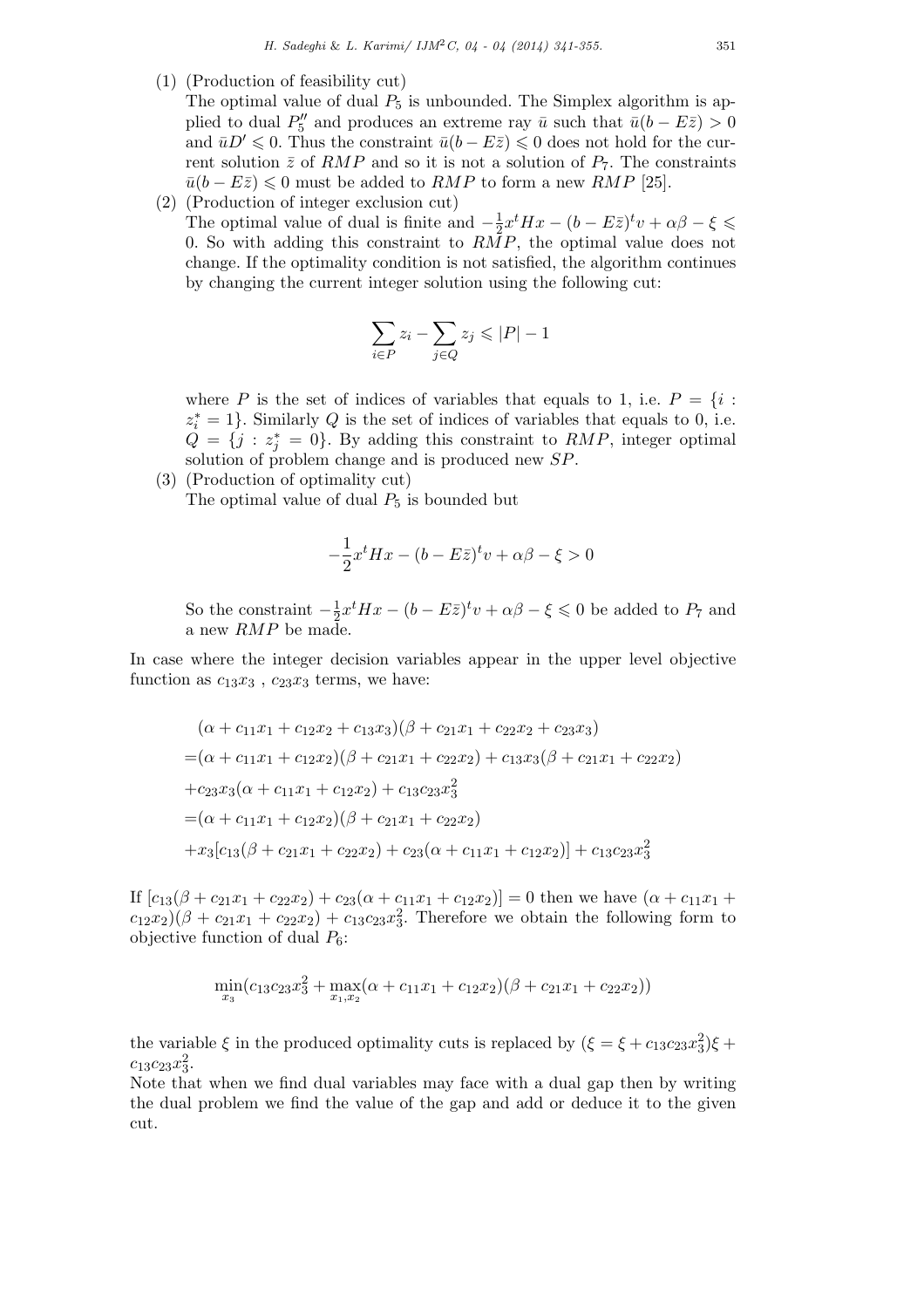### **4. Examples**

Consider the following problem:

$$
\min_{x_1, x_2} (20 - x_1)(1 + x_2)
$$
  
S.t. 
$$
\min_{x_2} -30x_1 - 8x_2
$$
  
S.t. 
$$
g_1 : 10x_1 + 3x_2 + 8z \le 75
$$
  

$$
g_2 : 5x_1 + 4z \le 5
$$
  

$$
g_3 : 5x_1 + x_2 + 2z \le 85
$$
  

$$
z \in \{0, 1\}, x_1, x_2 \ge 0
$$

This problem is decomposed into the master and slaves problems:

## **RMP:**

min 
$$
F(z, \xi) = \xi
$$
  
\nS.t.  $-M \le \xi \le M$   
\n $z \in \{0, 1\}$   
\n $M = 235$ 

$$
\mathbf{SP}(\bar{z}):
$$
  
min  $F_1(x_1, x_2) = (20 - x_1)(1 + x_2)$   
S.t. min  $F_2(x_1, x_2) = -30x_1 - 8x_2$   
S.t.  $10x_1 + 3x_2 \le 75 - 8\bar{z}$   
 $5x_1 \le 5 - 4\bar{z}$   
 $5x_1 + x_2 \le 85 - 2\bar{z}$   
 $x_2, y_3 \ge 0$ 

In the first, we fix the binary variable with  $z = 0$  arbitrarily, so we have problem *SP*(0):

# **SP(0):** min  $F_1(x_1, x_2) = (20 - x_1)(1 + x_2)$ S.t. min  $F_2(x_1, x_2) = -30x_1 - 8x_2$ S.t.  $10x_1 + 3x_2 \le 75$

$$
5x_1 \leqslant 5
$$

$$
5x_1 + x_2 \leqslant 85
$$

$$
x_2, y_3 \geqslant 0
$$

The initial value of the lower and upper bound of the algorithm are  $LB = -235$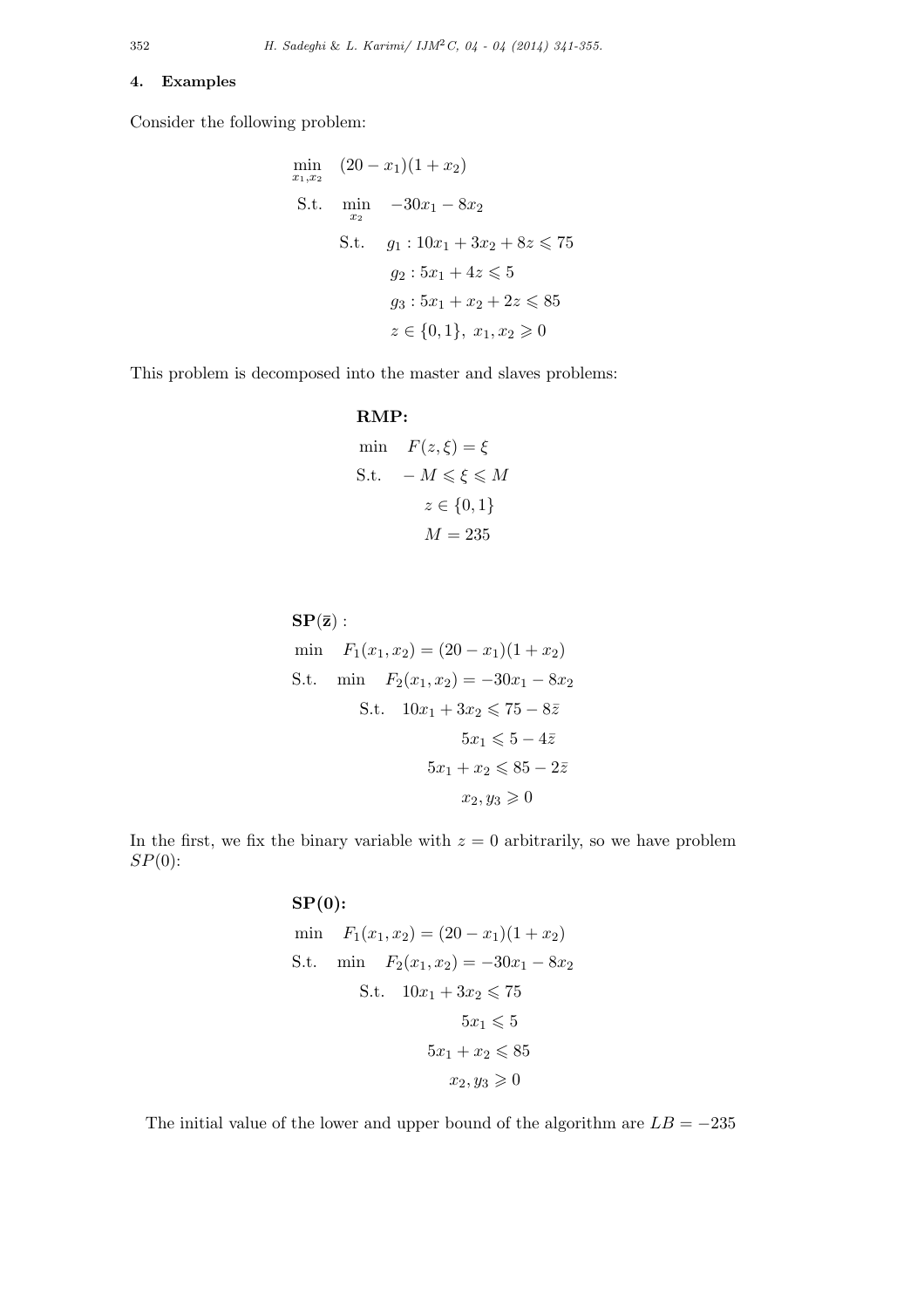and  $UB = \infty$ .

$$
z = 1, \xi = -235 \Rightarrow F_3(z, \xi) = -235 \Rightarrow LB = -235
$$

By using Kuhn-Tucker method and active set strategy, we obtain the following problem:

$$
\begin{aligned}\n\min \quad & F_1(x_1, x_2) = (20 - x_1)(1 + x_2) \\
\text{S.t.} \quad & g_1 : 10x_1 + 3x_2 \leqslant 75 \\
& g_2 : 5x_1 \leqslant 5 \\
& g_3 : 5x_1 + x_2 \leqslant 85 \\
& 10u_1 + 5u_2 + 5u_3 - u_4 = 30 \\
& 3u_1 + u_3 - u_5 = 8 \\
& u_1 - Mv_1 \leqslant 0, \ 75 - 10x_1 - 3x_2 - M(1 - v_1) \leqslant 0 \\
& u_2 - Mv_2 \leqslant 0, \ 5 - 5x_1 - M(1 - v_2) \leqslant 0 \\
& u_3 - Mv_3 \leqslant 0, \ 85 - 5x_1 - x_2 - M(1 - v_3) \leqslant 0 \\
& u_4 - Mv_4 \leqslant 0, \ x_1 - M(1 - v_4) \leqslant 0 \\
& u_5 - Mv_5 \leqslant 0, \ x_2 - M(1 - v_5) \leqslant 0 \\
& x_1, x_2 \geqslant 0, \ u_1, u_2, u_3, u_4, u_5 \geqslant 0, \ v_1, v_2, v_3, v_4, v_5 \in \{0, 1\}\n\end{aligned}
$$

The solving of this problem shows that the inducible region of the linear multiplicative-linear bilevel problem is the line:  $10x_1 + 3x_2 = 75$ : So the first constraint of the linear multiplicative-linear bilevel problem is an active constraint. The associated linear multiplicative problem(*LMP*) is to the following form:

### **LMP:**

$$
\min F_1(x_1, x_2) = (20 - x_1)(1 + x_2)
$$
  
S.t. 
$$
10x_1 + 3x_2 = 75 \Rightarrow w_1
$$

$$
5x_1 \leqslant 5 \Rightarrow w_2
$$

$$
5x_1 + x_2 \leqslant 85 \Rightarrow w_3
$$

$$
x_2, y_3 \geqslant 0
$$

The optimal solution of *LMP* is equal to 430*.*67 (obtained with Lingo) at the point  $(x_1, x_2, z) = (1, 21.66, 0)$ . Therfore new upper bound is  $UB_{new} = 430.67$ .

$$
LB = -235, UB = 430.67 \qquad UB - LB = 430.67 + 235 = 665.67 \nless 0 = \epsilon
$$

The optimality condition is not satisfied and the current *LMP* produce the first cut. The optimal solution of  $P'_{5}$  is finite and the constraint  $-\frac{1}{2}$  $\frac{1}{2}x^tHx-(b-E\bar{z})^tv+$  $\alpha\beta - \bar{\xi} \leq 0$  is not satisfied, so optimality cut provide. Let  $(w_1, w_2, w_3)$  is the value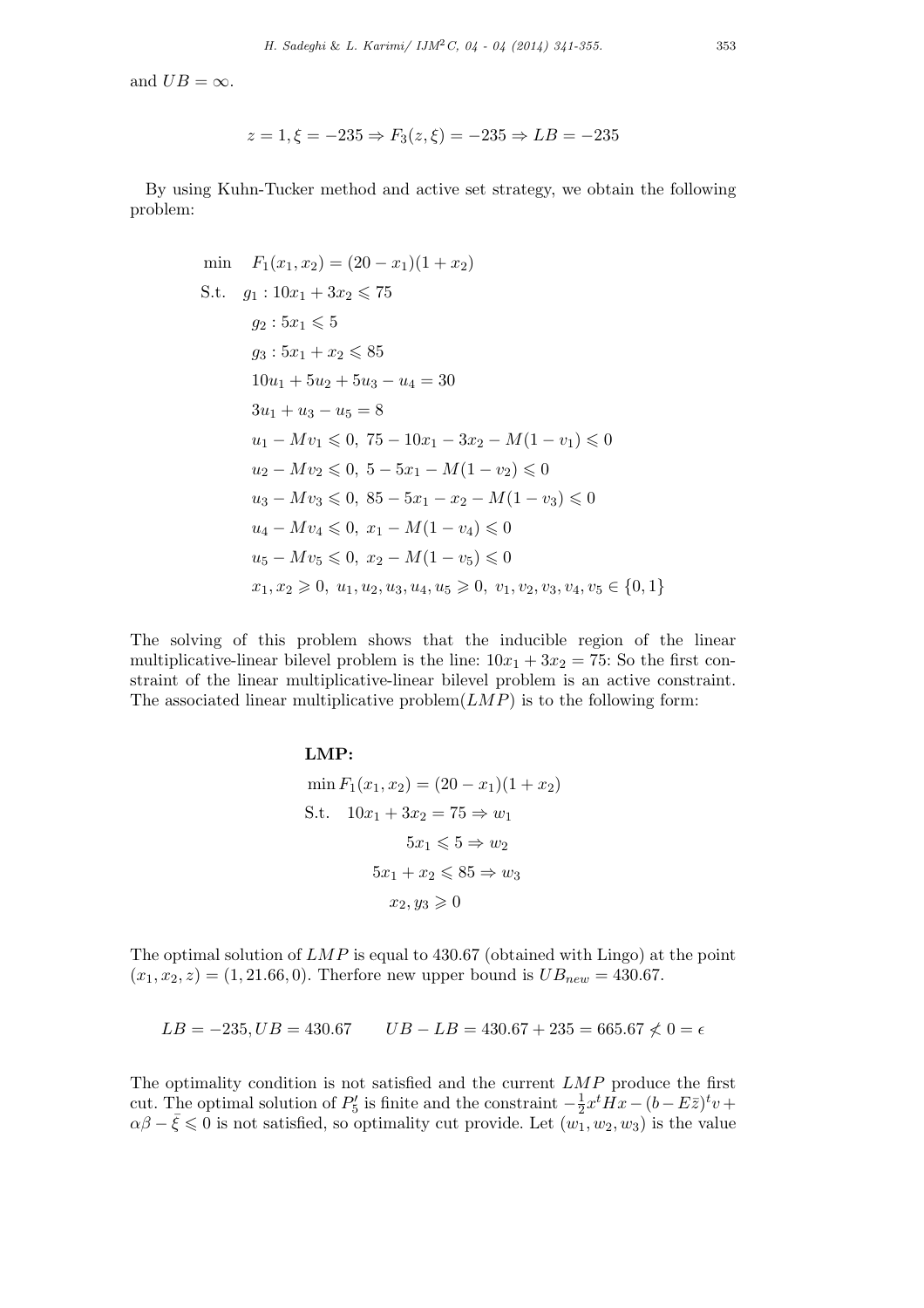of dual variables associated with *LMP* then we write *LMP* problem as following:

$$
\max \quad x_1 x_2 - 75w_1 - 5w_2 - 85w_3 + 20
$$
  
S.t. 
$$
-x_2 + 10w_1 + 5w_2 + 5w_3 = 1
$$

$$
-x_1 + 3w_1 + w_3 = -20
$$

$$
w_1 \text{ of any sign, } w_2, w_3 \ge 0
$$

The optimal solution is equal to 452.33 at the point  $(x_1, x_2, w_1, w_2, w_3)$ (0*,* 0*, −*6*.*67*,* 13*.*53*,* 0) then we have:

$$
w_1 = -6.67, w_2 = 13.53, w_3 = 0
$$

In this problem the value of dual gap is equal to  $a = 21.66$ . By attention to dual values, we product

*−* 1  $\frac{1}{2}x^t Hx - (b - E\overline{z})^t v + \alpha\beta - \overline{\xi} \leqslant 0$  cut as following:

$$
(x_1x_2)\begin{pmatrix} 0 & 0.5\\ 0 & 0 \end{pmatrix} \begin{pmatrix} x_1\\ x_2 \end{pmatrix} - (w_1, w_2, w_3) \begin{pmatrix} 75 - 8z\\ 5 - 4z\\ 85 - 2z \end{pmatrix} - a + \alpha\beta - \xi \le 0
$$
  
\n
$$
\Rightarrow x_1x_2 + 18.16z + 432.33 + 20 - 21.66 - \xi \le 0
$$
  
\n
$$
\Rightarrow x_1x_2 + 18.16z + 430.67 - \xi \le 0
$$

This cut is added to the new *RMP* is produced:

### **RMP:**

min 
$$
F_3(\xi) = \xi
$$
  
\nS.t.  $-M \le \xi \le M$   
\n $x_1x_2 + 18.16z + 430.67 - \xi \le 0$   
\n $z \in \{0, 1\}$   
\n $M = 235$ 

The resolution of the *RMP* gives a new lower bound  $LB_{new} = 430.67$ . Comparison of the *UB* and the new *LB* satisfy the *RMP* optimality condition of the algorithm which it is  $\epsilon = 0$ . The optimal solution of the problem is the point  $(x_1, x_2)$  $(1, 21.67)$ ,  $z = 0$ . In this example, the upper bound of slack variables is  $M = 85$ and it has solution for values  $M \ge 85$  but may be infeasible for values  $M < 85$ . An complication in this class of problems is that first level objective function is

nonlinear and it product the dual gap; therefore, by writing the dual problem we find the gap value and add or deduce it to the given cut.

### **5. Conclusions**

In this paper, an algorithm for solving of the mixed integer linear multiplicativelinear bilevel problem was presented. The algorithm is based on Benders decomposition method and, can be considered as a reformulation algorithm. After decomposing the initial problem, the bilevel problem was solved using from *KKT* optimality conditions. The presented algorithm decomposes the initial problem to